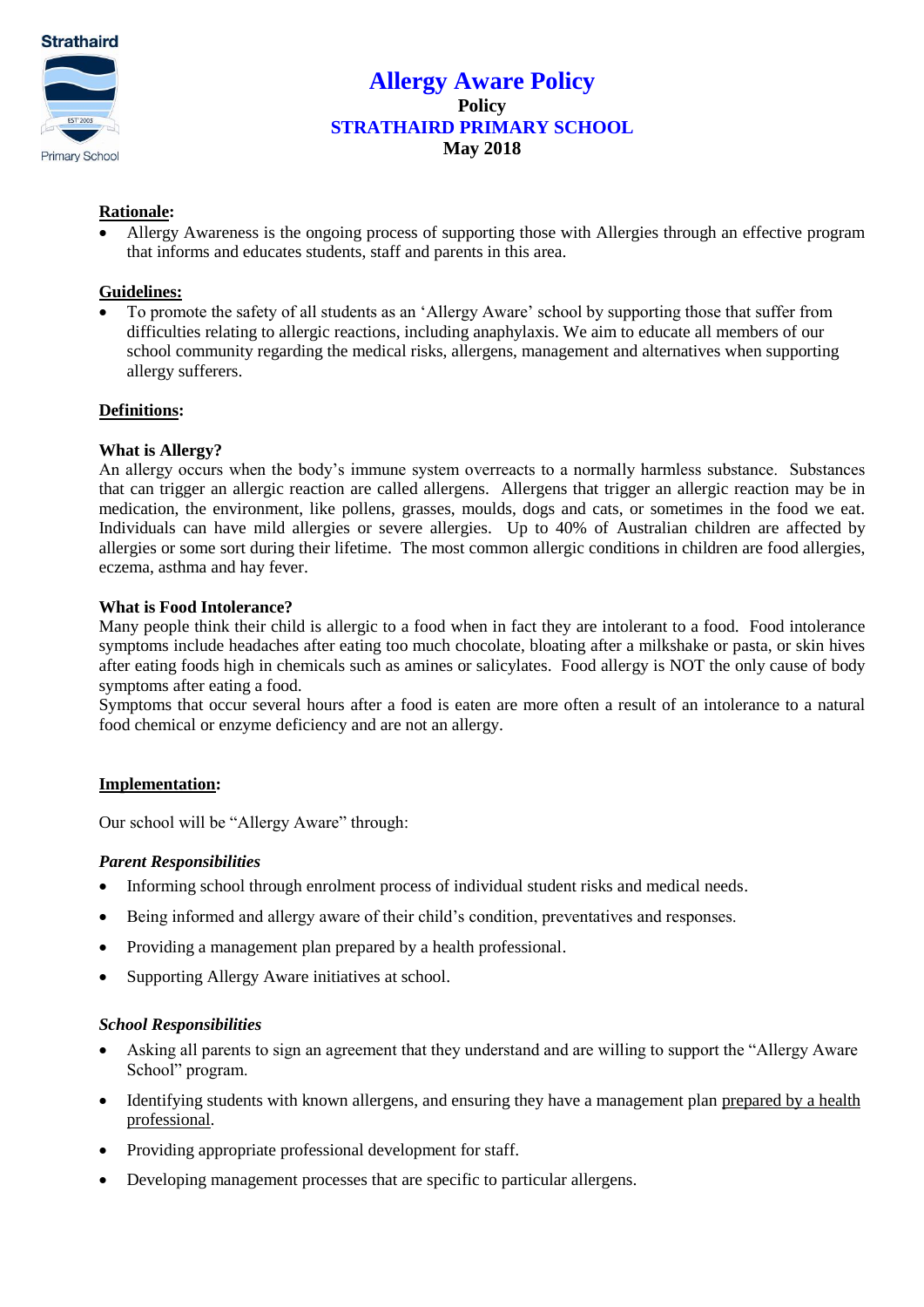- Providing opportunities for the community to learn more about managing allergies and how they can support the student, family and the school.
- Ensuring the school canteen is aware and supportive of students with allergies wherever possible.
- Encouraging non-food party favours to celebrate birthdays and healthy, allergy aware class parties.

## *Student Responsibilities*

 Being Allergy Aware of their own allergens and taking responsibility for their own health and safety wherever possible.

## **This policy should be read in conjunction to the school's Anaphylaxis Policy 2018**

## **Review:**

 $\overline{a}$ 

**References:**

- Strathaird PS Anaphylaxis Policy
- Strathaird PS Duty of Care

This policy will be reviewed as part of the school's four-year review cycle.

This policy was last ratified by School Council on  $15<sup>th</sup>$  May, 2018

**Julie Kennedy Chris Johnstone**  Principal School Council President